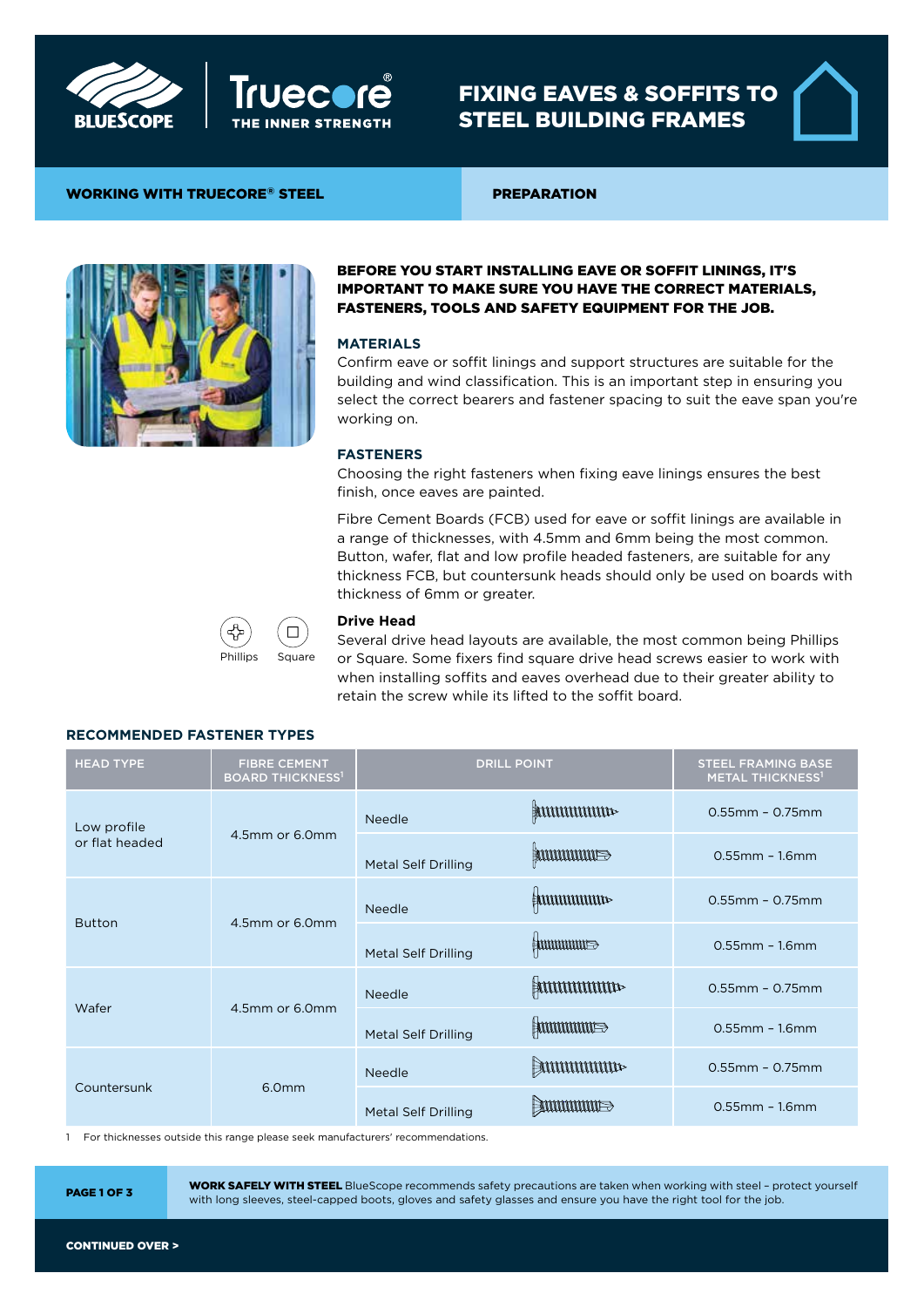



# FIXING EAVES & SOFFITS TO STEEL BUILDING FRAMES

## WORKING WITH TRUECORE® STEEL PREPARATION



## **FASTENERS (CONTINUED)**

To avoid issues with FCB surface cracking, mushrooming around the head of the fasteners, or incorrect drive depth, seek FCB or fastener manufacturers' technical recommendations. Also check FCB board manufacturers' technical literature for spacing and placement of fasteners.

Fasteners used must be compatible with TRUECORE® steel, offer similar corrosion resistance to the frame and comply with BlueScope guidelines (see Technical Bulletin TB-34 Steel Building Frames).



#### **TOOLS**

Measuring tools and stringline can assist in ensuring eave linings are installed at the correct height and level.

Cutting tools, such as score and snap knifes, hand guillotines, fibre cement shears and dust reducing circular saws can all be used to trim linings to the correct length and width.

A driver or impact driver with the correct drive bit can be used to fasten FCB. If using an impact driver, an extended driver bit will assist in giving you a clear view whilst installing the fastener and improving driver reach; ensuring fast fixing with minimal exertion.



## **SAFETY EQUIPMENT**

Manufacturers of FCB strongly recommend the use of dust extraction or respiratory filters when drilling and cutting into FCB. Refer to FCB manufacturers' technical literature for guidance on the correct Personal Protection Equipment (PPE), tools and advice for safely cutting and drilling FCB.